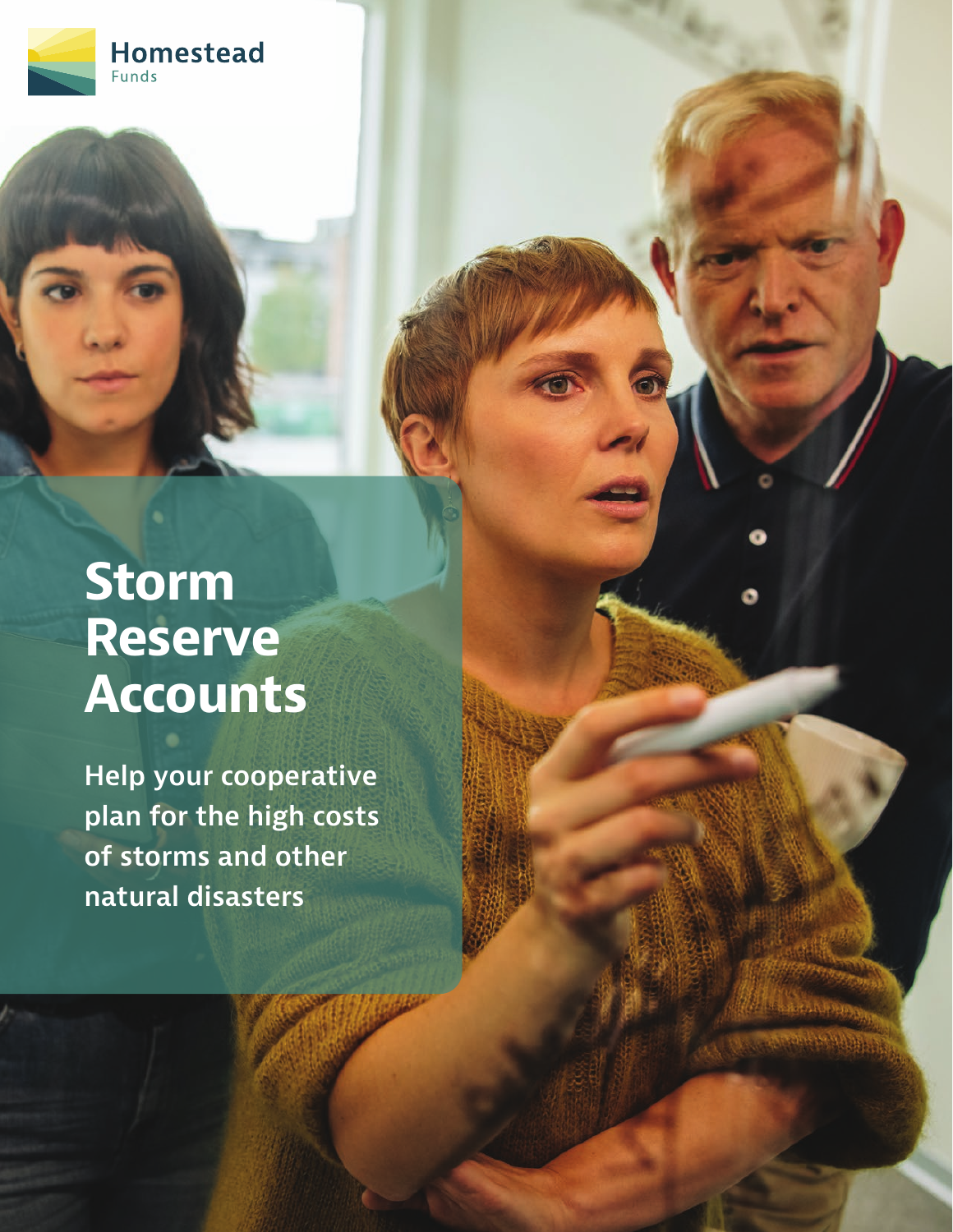## **The Risks and Costs of Natural Disasters**

Extreme weather and natural disasters have left their mark on co-ops and communities across the country.

Hurricanes have torn through the South and East Coast, causing massive, record flooding and wind damage. Hailstorms have pounded the West, and tornadoes have ripped across Texas and the Southeast. Wildfires and mudslides have destroyed parts of California.

The frequency of these disasters appears to be  $increasing - as$  do the costs associated with them.

According to the National Oceanic and Atmospheric Administration (NOAA), 2021 marked the seventh consecutive year in which 10 or more separate billiondollar disaster events impacted the U.S.

#### **U.S. 2021 BILLION-DOLLAR WEATHER AND CLIMATE DISASTERS**

*This map denotes the approximate location for each of the 20 separate billion-dollar weather and climate disasters that impacted the United States during 2021. Source: NOAA, NCEI*



#### **Planning for the Unexpected**

For cooperatives, large weather events typically mean damage to power lines and other property, along with increased staff expenses as workers put in overtime and travel to make repairs. These surprise expenses are difficult to predict, and cooperatives can't accurately gauge how much of the costs will be recoverable through insurance or Federal Emergency Management Agency (FEMA) programs.

To better plan for storms' financial impact, many cooperatives open reserve accounts. When you open a reserve account with Homestead Funds, you choose how to invest across our family of mutual funds according to

your cooperative's tolerance for risk and expected time horizon. Investing poses risks, including the risk of loss, but it provides the opportunity to earn a return above what is typically available on stable-value funding vehicles. Any earnings compound over time, potentially easing the cooperative's cost burden.

When setting up reserve accounts, cooperatives need to be sure these accounts will not interfere with FEMA eligibility. See the Memorandum insert in this package for background and clarifications provided by NRECA and outside legal counsel.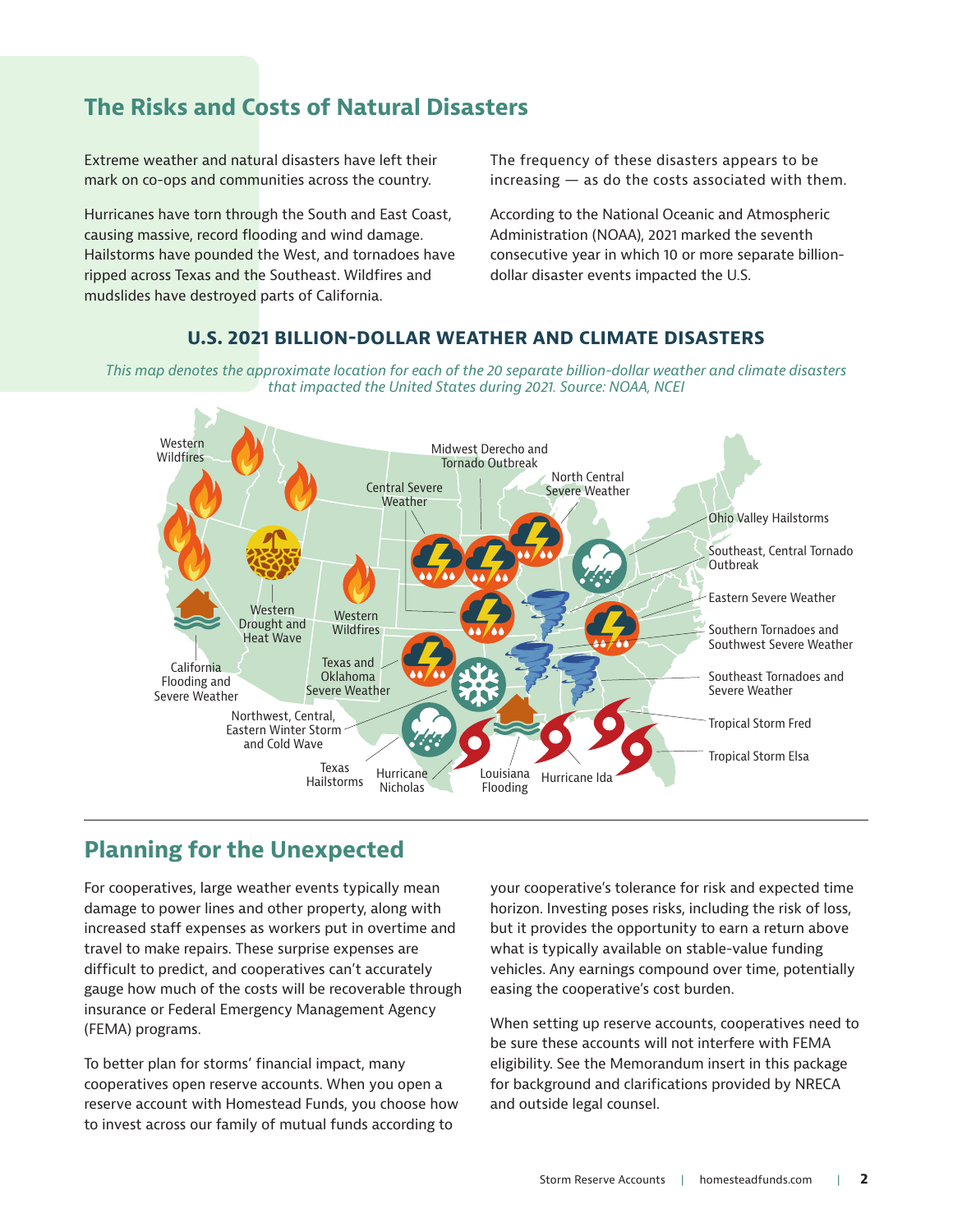

#### **A SMART WAY TO PLAN**

#### **Storm reserve accounts:**

- Provide a pool of capital, owned directly by the co-op
- 
- Can help you plan for sudden major expenditures<br>■ Can be accessed on demand no waiting for fed  $\blacksquare$  Can be accessed on demand  $-$  no waiting for federal funds or loan approvals
- aga<br>1 **2 Provide management flexibility and help protect** against disruptions to planned activities and expenses

# **2 THE PATH TO SETTING UP A STORM RESERVE ACCOUNT 1**



**2 storm, for example: Define your co-op's understanding of what constitutes a major** 

- 10% of members affected for more than 24 hours
- Los<br>**\$10** ■ Cost of event exceeds \$100,000



**3 historically as a way to Determine the financial impact of major storms for your cooperative assess future change to expense management needs.**

*Below is an example of a tracking sheet. Your cooperative should decide on the range of information to include in your analysis.*

| information to include in your analysis. |      |                                    |                                          |
|------------------------------------------|------|------------------------------------|------------------------------------------|
| Name of<br><b>Major Storm</b>            | Year | <b>Storm Cost</b><br>(\$Thousands) | $%$ of<br><b>Net Operating</b><br>Income |
|                                          |      |                                    |                                          |



**4 potential future liability Work with cooperative leadership to establish procedures for funding using a storm reserve account.**

- $\blacksquare$  Track annual major storm costs.
- **Determine average or** expected future annual liability.
- $\blacksquare$  Open an account with Homestead Funds in the cooperative's name to serve as a storm reserve account and fund the account.
- **No. 3** When storms occur, make redemptions from the account to cover storm-related costs.



**Consider and obtain any necessary regulatory approvals. Involve your board in the decisionmaking process.**

- **F** See the Memorandum insert in this package for background and clarifications provided by NRECA and its outside legal counsel. Counsel's opinion is that a properly executed storm reserve plan should not impact FEMA eligibility.
- **As needed, Homestead** representatives are available to attend board meetings to discuss our funding vehicles and operational details.